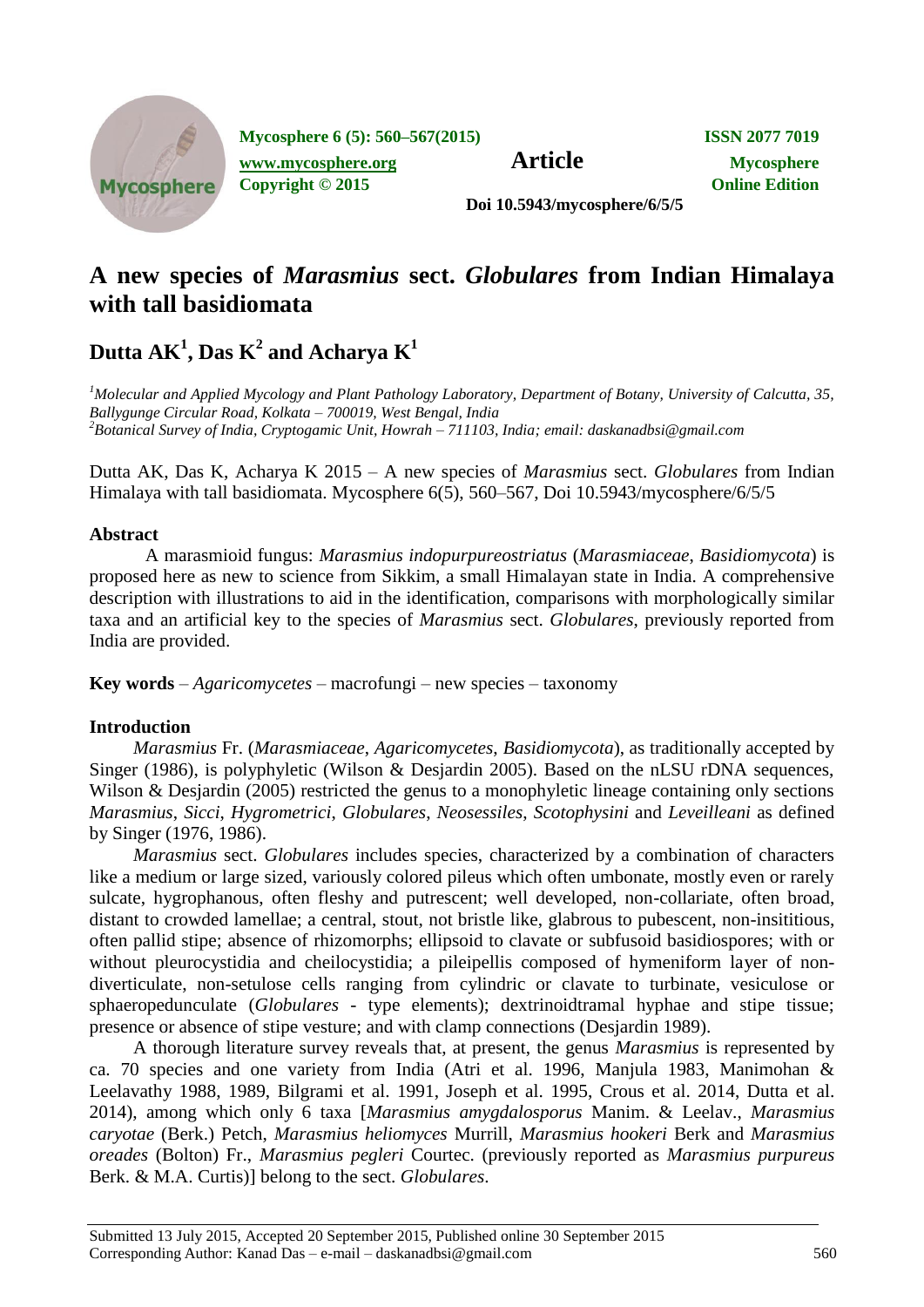While undergoing a routine macrofungal survey of the East district of Sikkim, one (KD) of us collected some wild mushrooms from Churten (Chorten) which is a subtropical broad-leaf forested area dominated by *Schima wallichii* (DC.) Korth., *Betula alnoides* Buch.-Ham., *Castanopsis tribuloides* A. DC., *Macaranga denticulate* Müll. Arg., *Engelhardtia spicata* Blume, *Alnus nepalensis* D. Don. Thorough morphological examination of two collected materials reveals a novel taxon: *Marasmius indopurpureostriatus* sp. nov. The present paper aims to focus on the detailed macro- and micro-morphological description coupled with the illustrations for the new species.

## **Materials & Methods**

#### **Morphological protocols**

Macro-morphological along with ecological features was recorded from the fresh young to matured basidiomata from the field or transit camp. Field photography was made with Nikon D300s. Colour codes and terms follow Methuen Handbook of Colour (Kornerup & Wanscher 1978). Micro-morphological features were obtained from dried material by mounting free-hand sections of basidiocarps in 5% KOH, cotton blue and Congo Red. Specimen was then examined with Carl Zeiss AX10 Imager A1 phase contrast microscope and Nikon Eclipse Ni-U compound microscope and photography were made with dedicated digital cameras of the respective microscopes. Q value denotes length/width ratio of the spores excluding ornamentation. Spore statistics include:  $X_m$ , the arithmetic mean of the spore length by spore width ( $\pm$  standard deviation) for n spores measured in a single specimen; Q, the quotient of spore length by spore width in any one spore, indicated as a range of variation in n spores measured;  $Q_m$ , the mean of Q-values in a single specimen; n, total number of spores measured; s, the number of basidiocarps. Herbarium name follows Holmgren et al*.* (1990).

## **DNA extraction, PCR and cycle sequencing**

Genomic DNA was extracted following Dutta et al. (2014). For amplification of the region spanning the nuclear ribosomal internal transcribed spacer region 1, 5.8S and spacer region 2 (nrITS), the primer pair ITS1-F and ITS4-B were used (Gardes & Bruns 1993). The thermal cycler protocol used in the amplification of both nrDNA regions involved a hot start of 4 min at 94°C, followed by 30 cycles consisting of 30 sec at 94°C, 30 sec at 56°C, 1 min at 72°C, and a final elongation step of 5 min at 72 $^{\circ}$ C. The DNA fragments were amplified on Applied Biosystems<sup>®</sup> 2720 automated thermal cycler and purified using QIAquick® Gel Extraction Kit (QIAGEN, Germany). The purified products were then subjected to automated DNA sequencing on ABI3730xl DNA Analyzer (Applied Biosystems, USA) using primers identical with amplification for nrITS region. The newly generated sequence was edited manually using BioEdit sequence alignment editor version 7.0.9.0 (Tom Hall, Ibis Biosciences, Carlsbad, USA) and deposited in GenBank (www.ncbi.nlm.nih.gov) with accession number KT004442.

#### **Sequence alignment and Phylogenetic analysis**

The edited sequence was then used for BLAST searches in the GenBank database to determine the most closely related taxa for molecular identification. A dataset was generated from the highest scored hits most relevant for identification, as well as from samples previously used in the phylogenetic reconstruction of *Marasmius* (Wannathes et al. 2009b, Antonín et al. 2010). GenBank accession numbers for all of the acquired sequences has been indicated in Fig. 1.

Altogether thirty-seven sequences representing 25 species of *Marasmius* were aligned with ClustalX (Thompson et al. 1997) using default settings. Three species of *Crinipellis* (viz. *C*. *brunneipurpurea*, *C*. *malesiana*, and *C*. *dipterocarpi*) were selected for outgroup as rooting purposes following Wannathes et al. (2009b). The alignment was then imported into MEGA v. 6.0 (Tamura et al. 2013) for additional manual adjustments.

Bayesian phylogenetic analyses (BA) were carried out using MrBayes v. 3.2.2 (Ronquist et al. 2012). This program performs a Bayesian Inference (BI) of the phylogeny, using Metro-polis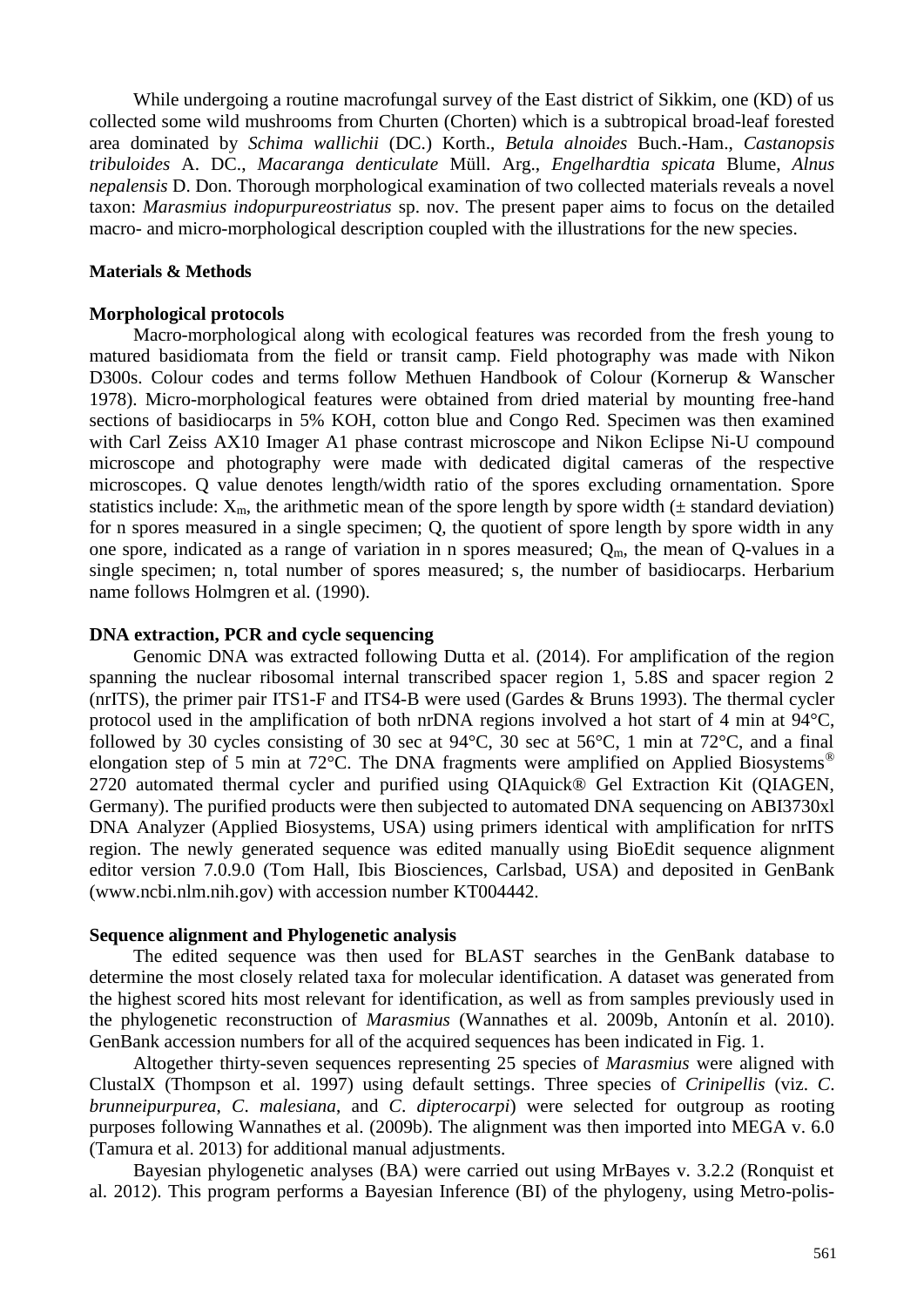coupled Markov chain Monte Carlo analyses (Geyer 1991). For a given data set, the General time reversible (GTR) model was employed with gamma-distributed substitution rates. Markov chains were run for  $10^6$  generations, saving a tree every 100th generation. Default settings in MrBayes were used for the incremental heating scheme for the chains (3 heated and 1 cold chain), unconstrained branch length (unconstrained: exponential (10.0)), and uninformative topology (uniform) priors. MrBayes was used to compute a 50% majority rule consensus of the remaining trees to obtain estimates of the posterior probabilities (PPs) of the groups. Bayesian posterior probabilities values over 0.50 are reported in the resulting trees (Fig. 1).

## **Results**

#### *Phylogenetic analyses*

Based on the nrITS sequence obtained in this study and from GenBank, the phylogenetic relationships of the newly described species was inferred from MCMC analyses. ITS sequences were aligned and the ends trimmed to create a dataset of 751 base pairs. Bayesian analyses reached a standard deviation of split frequencies of  $0.004$  after  $10^6$  generations. The initial 25% trees recovered were excluded as the burn-in and the remaining trees obtained were then used to estimate the posterior probabilities of the group. The phylogenetic trees are shown in Fig. 1.



**Fig. 1 –** Bayesian phylogenetic analysis based on the ITS sequences for *Marasmius* species, showing mean branch lengths of a 50 % majority rule consensus tree, obtained from an MCMC analysis of one million generations. Numbers above the branches are Bayesian posterior probabilities (≥ 0.50). *Marasmius indopurpureostriatus* is placed in bold font to highlight its phylogenetic position in the tree. G – sect. *Globulares*; L – sect. *Leveilleani*; MM – sect. *Marasmius* subsect. *Marasmius*; MS – sect. *Marasmius* subsect. *Sicciformes*; N – sect. *Neosessiles*; SA – sect. *Sicci* ser. *Atrorubentes*; SH – sect. *Sicci* ser. *Haematocephali*; SL – sect. *Sicci* ser. *Leonini*; SS – sect. *Sicci* ser. *Spinulosi*.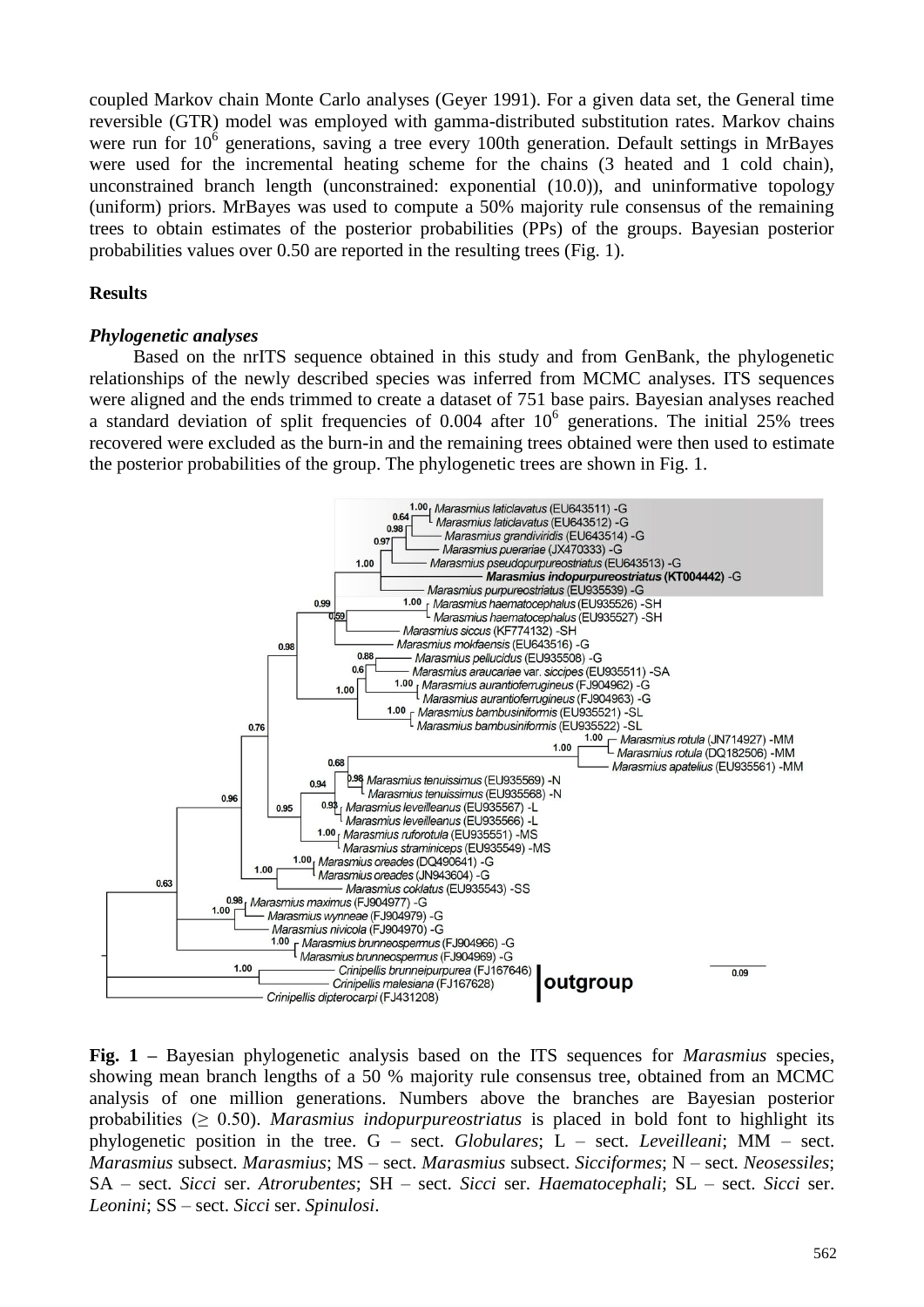#### *Marasmius indopurpureostriatus* K. Das, A.K. Dutta & K. Acharya, sp. nov. Fig. 2 A–J MycoBank 812823

Etymology – refers to an Indian look-a-like of Japanese taxon *M*. *purpureostriatus*

Diagnosis – Differs from *Marasmius purpureostriatus* by its distinctly larger basidiomata, repeatedly bifurcate pattern of sulcation on pileus surface and slightly smaller basidiospores (22.3  $\times$  $3.9 \text{ µm}$ ) with a Q mean of  $5.7$ .

Holotype – India, Sikkim, East district, Churten, 27°34'10.9"N 88°25'51.9"E, alt. 1454 m, 26 May 2014, K. Das, KD 14E-001 (CAL).

Pileus 16–110 mm diam., hemispherical, conic or campanulate when young with mostly involute margin, becoming planoconvex to plane with slightly depressed centre and uplifted margin, papilla or umbo absent; surface almost deeply sulcate or ridged in a regular and radial repeatedly bifurcate pattern towards margin; in furrows, violet brown (11F4) to dark ruby (12F3) or grayish Magenta (14D3) when young, gradually grayish ruby (12C3) to reddish grey (12B2) or paler with maturity, hygrophanous, finally discolored to brownish in heavy rain; alternatively in elevated ridges, yellowish white (3A2) when young, becoming paler to whitish with maturity; centre yellowish white (3A2). Lamellae narrowly adnexed to rounded-free, subdistant (5/10 mm) when young to distant (2/10 mm), non-intervenose, yellowish white with translucent smooth edges; lamellulae in 4 series. Stipe  $75-200 \times 2-6$  mm, central, slender, terete, distinctly bulbous and strigose at base on surrounding thick whitish basal mycelium, up to  $1/3<sup>rd</sup>$  from the apex concolorous to pileus furrow i.e. grayish Magenta (14D3) when young, becoming paler up to whitish towards down the base, gradually becoming brownish orange (5C4–5) at entire stipe after maturity. Context 1.5 mm, insignificant, whitish in pileus, hollow in stipe concolorous to stipe cuticle. Odor strongly fungoid. Spore print pale yellowish white to yellowish white (2–3A2) when fresh, becoming up to pale yellow (4A3) when dry.

Basidiospores (20.8–)21.5–23.3(–24.5) × 3.6–3.9(–4.3)  $\mu$ m [X<sub>m</sub> = 22.3 ± 1.5 × 3.9 ± 0.3  $\mu$ m,  $Q = 5.3-6$ ,  $Q_m = 5.7 \pm 0.3$ , n = 50 spores, s = 5 basidiocarps], clavate to subfusoid, often curved in profile, hyaline, inamyloid, cyanophilic, thin- walled. Basidia  $36-39(-43) \times 9-10(-11)$  µm, clavate, hyaline, 4-spored; sterigmata  $2.5-3.5(-5) \times 1.5-2$  µm diam. Basidioles  $36-40 \times 4-7(-11)$  µm, cylindrical to clavate. Pleurocystidia absent. Cheilocystidia  $25-28(-33) \times (9-13-15(-17))$  µm, broadly clavate to pyriform, hyaline, inamyloid, thin-walled. Pileipellis a hymeniform layer of *Globulares*-type cells,  $(16-17.5-19(-20) \times 15-17(-18)$  µm, globose to subglobose, often clavate, hyaline, inamyloid, thin-walled. Pilear tramal hyphae 3.5–7  $\mu$ m broad, loosely interwoven, cylindrical, smooth, hyaline, strongly dextrinoid, thin-walled, non-gelatinous. Hymenophoral tramal hyphae 6.5‒7.5 µm broad, interwoven, cylindrical, smooth, hyaline, strongly dextrinoid, thin-walled, non-gelatinous. Stipitipellis hyphae 3.5‒4.5 µm broad, parallel, cylindrical, smooth, inamyloid to weakly dextrinoid, thin- to thick-walled (up to  $1 \mu m$ ), non-gelatinous. Stipe tramal hyphae 6–7.5 µm broad, parallel, cylindrical, smooth, hyaline, dextrinoid, thin-walled, nongelatinous. Caulocystidia absent. Clamp connections present in all tissues.

Habit and habitat–Uncommon; grows on thick bed of leaf-litter in subtropical broadleaf forests dominated by *Castanopsis*, *Betula*, *Symplocos* etc.

Known distribution –known only from India.

Additional Material examined – India, Sikkim, East district, Churten, 27°34'10.9"N 88°25ʹ51.9ʺE, alt. 1454 m, 26 May 2014, K. Das, KD 14E-003 (CAL).

Notes –*Marasmius indopurpureostriatus* can easily be characterized by a small to large basidiomata; deeply sulcate pileus 16–110 mm diam.; variously coloured pileus surface i.e., violet brown to dark ruby or grayish Magenta with yellowish white disc and yellowish white to paler ridges; subdistant to distant, broad, yellowish white lamellae with 4 series of lamellulae; a large  $(75-200 \times 2-6 \text{ mm})$  stipe, coloured grayish Magenta on the apex and paler to whitish at the base when young, becoming brownish orange overall at maturity, with a thick whitish basal mycelium; pale yellowish white to pale yellow spore print; clavate to subfusoid basidiospores with a mean  $22.3 \times 3.9$  µm and mean Q = 5.7; broadly clavate to pyriform cheilocystidia.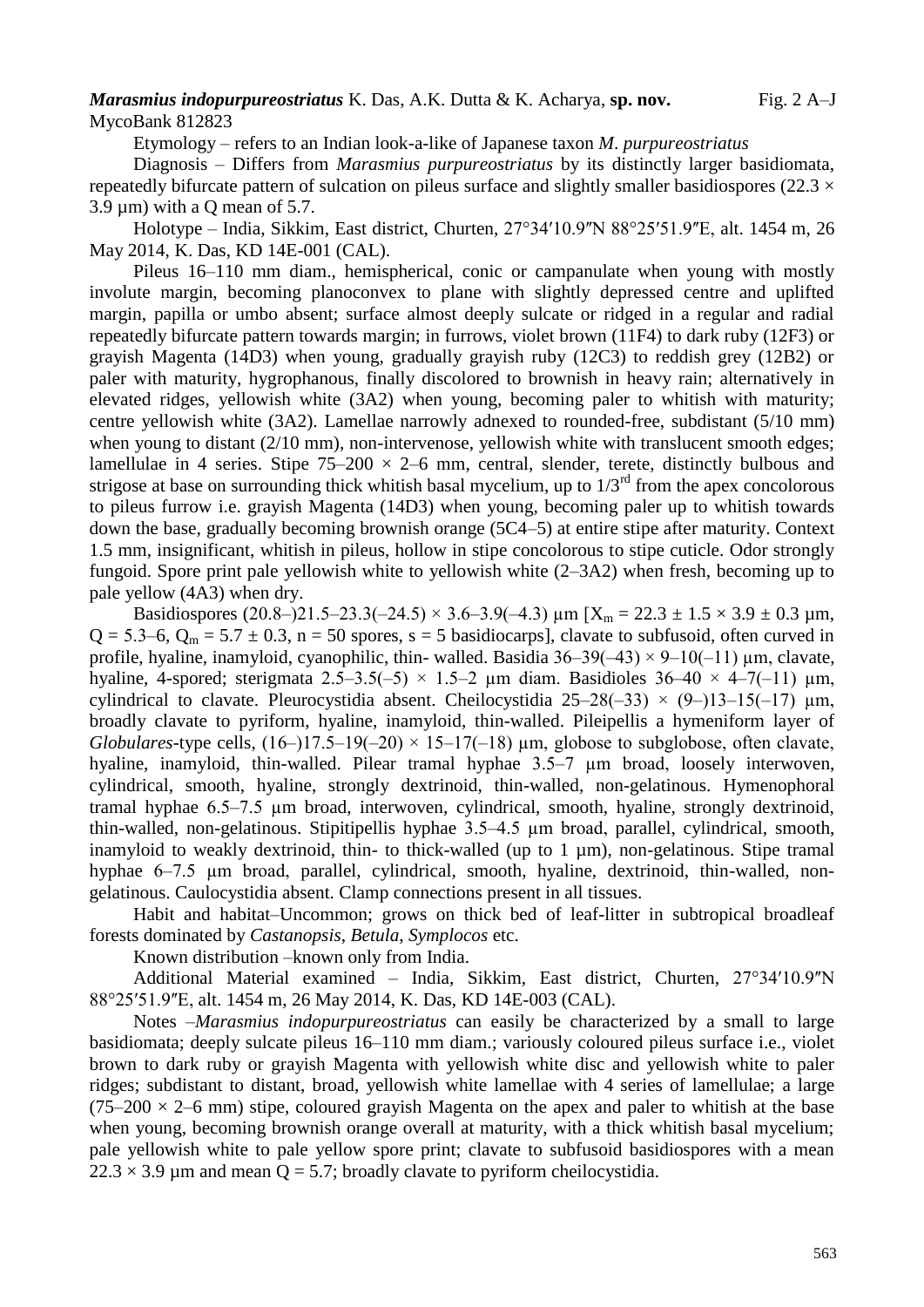

**Fig. 2 A–J –** *Marasmiusindopurpureostriatus* (from Holotype KD 14E-001). **A** & **C**, Young and mature basidiomata in the field. **B**, Young basidiomata. **D,** Basidiomata discoloring in rain. **E,** Basidiomata on work-out table. **F,** Basidiole with clamped septum. **G,** Basidia. **H,** Cheilocystidia. **I,** Hymeniform pattern of pileipellis. **J,** Basidiospores.  $-$  Bars = F–G = 5  $\mu$ m, H–J = 10  $\mu$ m.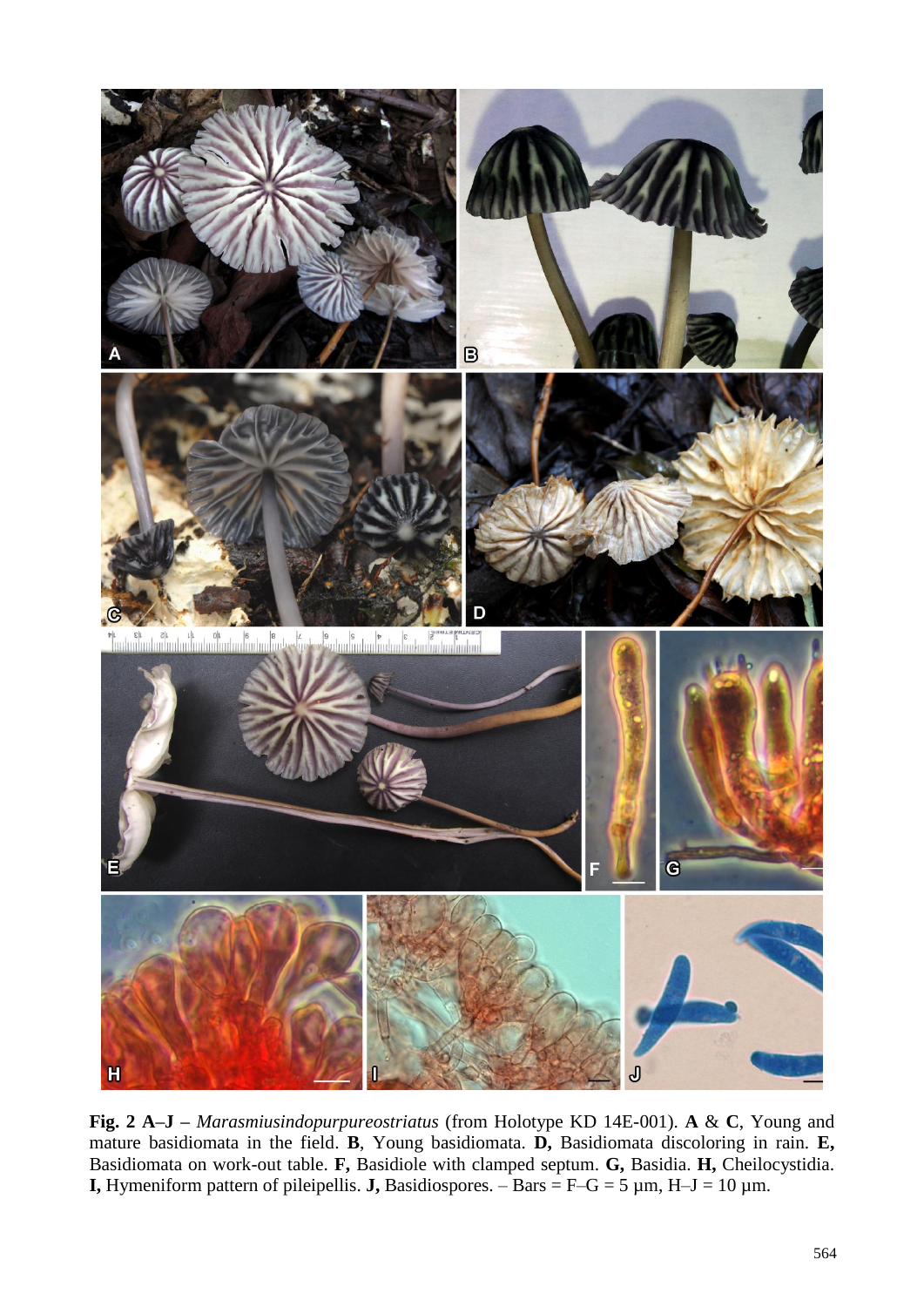## **A provisional key to the species of** *Marasmius* **sect.** *Globulares* **in India**

| 3. Pileus upto 1 cm diam., deep red with purple tone; basidiospores subglobose to ovoid, $3-4.6 \times$ |  |
|---------------------------------------------------------------------------------------------------------|--|
|                                                                                                         |  |
| 4. Pileus upto 5 cm diam., rust brown, often paler; stipe 2-7 cm long; basidiospores fusoid-            |  |
|                                                                                                         |  |
| 4. Pileus upto 6.5 cm diam., yellowish white; stipe 3–9 cm long; basidiospores amygdaliform, 4.5–       |  |
|                                                                                                         |  |
| 5. Basidiomes large (pileus up to 11 cm diam., stipe 7.5–20 cm $\times$ 2–6 mm); pileus surface violet  |  |
| brown to dark ruby or grayish magenta with yellowish white disc and yellowish white to paler            |  |
|                                                                                                         |  |
| 5. Basidiomes small to medium; pileus surface differently coloured; basidiospores differently           |  |
|                                                                                                         |  |
| 6. Pileus 1-5 cm diam., surface straw yellow to greyish yellow; stipe 4-8 cm long; basidiospores        |  |
|                                                                                                         |  |
| 6. Pileus up to 6 cm diam., surface yellowish green with yellow at the centre; stipe 15–18 cm long;     |  |
|                                                                                                         |  |

## **Discussion**

Absence of collarium and presence of a hymeniform layer of clavate to pyriform, nonsetulose cells in the pileipellis undoubtedly place the described species under the *Marasmius* sect. *Globulares*. Among species with a similarly coloured pileus, *Marasmius purpureostriatus* Hongo, described from Japan, differs by having a much smaller pileus (13–20 mm diam.) and stipe (52–103  $\times$  0.5–1.5 mm) and larger basidiospores (19–30  $\times$  4–7 µm) with a Q value of 4.7 (Wannathes et al. 2009b). *Marasmius pseudopurpureostriatus* Wannathes, Desjardin & Lumyong, described from Thailand, differs from the newly described species by the presence of none to one series of lamellulae, a relatively smaller stipe  $(62–80 \times 1.5–3 \text{ mm})$  and slightly broader basidiospores (20–  $25 \times 5-6.2$  µm) with a Q value of 4.1 (Wannathes et al. 2009a). The African species M. *violaceoides* Antonín has a pale violaceous striae on the pileus, whitish to pale greyish orange lamellae and shorter cheilocystidia,  $14-24 \times 4.2-9.2 \mu m$  (Antonín 2004).

The presently described species seems to be the largest known *Marasmius* from India. Throughout the world, among species with large basidiocarp and absence of pleurocystidia and caulocystidia: *M*. *grandiviridis* Wannathes, Desjardin & Lumyong differs by the presence of a pileus, coloured yellowish green with olive green plicae, one series of lamellulae and larger basidiospores, 23–30 × 4–5 µm with a mean Q value of 6.1; *M*. *mokfaensis* Wannathes, Desjardin & Lumyong has greyish white to brownish grey coloured lamellae with none to one series of lamellulae, faintly raphanoid to rancid odour and larger basidiospores,  $27-33 \times 5-6 \mu m$ (Wannathes et al. 2009a); African species *M*. *zenkeri* Henn. has a pale lilac lamellae, a dark reddish brown or chestnut brown stipe, and larger cheilocystidia, 14–50 × 10–15 µm (Antonín 2007); *M*. *brunneolus* (Beeli) Singer differs by having slightly larger basidiospores (15.5–25.5  $\times$  3.8–5.4) with a Q value of 4.4–4.6 (Singer 1964); *M*. *bekolacongoli* Beeli, originally described from Congo and subsequently reported to occur in the broad leaf forest of China, differs by the combination of characters like greenish grey coloured, adnexed with faintly interveined lamellae and slightly different size  $(17-28 \times 3.8-4.8 \text{ µm})$ , lanceolate basidiospores (Zhishu et al. 1993); and M. *sulcatipes* Murrill is different in having gray pileus and 28–35 µm long basidiospores (Antonín & Buyck 2006).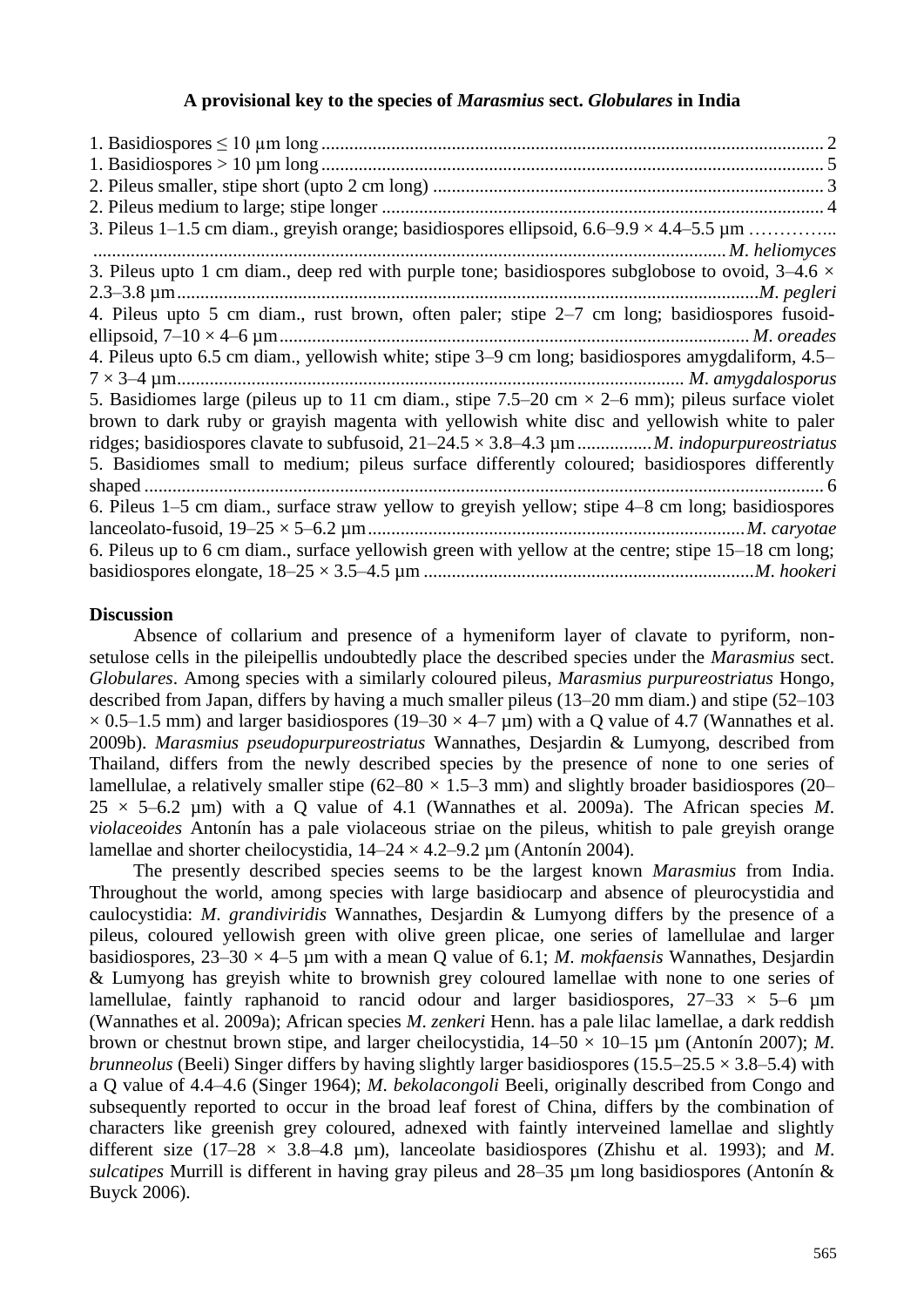Among other species belonging to the sect. *Globulares* with striate pileus, *M*. *viridis* Desjardin & E. Horak, described from Papua New Guinea, differs by forming smaller basidiomes (pileus 10–15 mm diam., stipe  $30-50 \times 1$  mm), an olivaceous pileus with more lamellae (12–16) and cheilocystidia that are more regularly clavate (Desjardin & Horak 1997). *M*. *musisporus* Desjardin & E. Horak, also described from Papua New Guinea, differs by having a pileus coloured purplish lilac with yellow striae, a reddish brown stipe and distinctly larger basidiospores (30–40  $\times$ 4.5–5 µm). *M. ditopotramus*, described from Bolivia, has smaller basidiospores,  $7-9 \times 4.5-4.8$ (Singer 1976). *M*. *latepileatus* Antonín & C. Sharp, described from Zimbabwe, has distinctly larger basidiospores  $23-30 \times 5-7.5$  µm and numerous  $37-60 \times 9-15$  µm, fusoid to clavate pleurocystidia (Antonín 2003). *Marasmius mbalmayoensis* Douanla-Meli differs by having well developed pleurocystidia (40–65  $\times$  8–11 µm) and differently shaped, slightly broader cheilocystidia, 25–41  $\times$ 5.5–15 µm (Douanla-Meli & Langer 2008). *M*. *pellucidus* Berk. & Broome has a dull coloured pileus with ivory, cream to pale orange white disc, overall pruinose stipe; distinctly smaller, subfusoid to ellipsoid or amygdaliform basidiospores  $(6-8.5 \times 2.5-4 \mu m)$  with a mean Q value of 2.2; and irregularly cylindrical to fusoid or ventricose caulocystidia,  $15-85 \times 4-14$  µm (Wannathes et al. 2004).

The circumscription of the new species, *Marasmius indopurpureostriatus*, based on morphological characteristics is concordant with those suggested by ITS sequence similarity. In the ITS dataset represented in Fig. 1, *M*. *indopurpureostriatus*, form a strongly supported clade (1.00 PP) together with the taxa like *M*. *purpureostriatus*, *M*. *pseudopurpureostriatus*, *M*. *puerariae* R. Kirschner, *M*. *grandiviridis* and *M*. *laticlavatus* Wannathes, Desjardin & Lumyong, all of which belongs to the sect. *Globulares*. The phylogenetic analysis (Fig. 1) easily differentiates *M*. *indopurpureostriatus* from morphologically similar species (viz. *M*. *grandiviridis*, *M*. *mokfaensis*, *M*. *pellucidus*, *M*. *pseudopurpureostriatus* and *M*. *purpureostriatus*).

#### **Acknowledgement**

The corresponding author (KD) is grateful to the Director, Botanical Survey of India (BSI), Kolkata and the Department of Forest and wildlife management, Sikkim for facilitating the present study.

### **References**

- Antonín V, Buyck B. 2006 *Marasmius* (Basidiomycota, Marasmiaceae) in Madagascar and the Mascarenes. Fungal Diversity 23, 17–50.
- Antonín V, Ryoo R, Shin HD. 2010 Marasmioid and gymnopoid fungi of the Republic of Korea. 2. *Marasmius* sect. *Globulares*. Persoonia 24, 49–59.
- Antonín V. 2003 New species of marasmioid genera (Basidiomycetes, Tricholomataceae) from tropical Africa - II. *Gloiocephala*, *Marasmius*, *Setulipes* and two new combinations. Mycotaxon 88, 53–78.
- Antonín V. 2004 New species of marasmioid genera (Basidiomycetes, Tricholomataceae) from tropical Africa - V. *Marasmius violaceoides*, a new species based on *M*. *violaceus* Henn. in the sense of Singer. Czech Mycology 56(3–4), 247–252.
- Antonín V. 2007 Monograph of *Marasmius*, *Gloiocephala*, *Palaeocephala* and *Setulipes* in Tropical Africa. Fungus Flora of Tropical Africa 1, 1–164.
- Atri NS, Saini SS, Kaur G. 1996 Three species of agarics from Patiala. Mushroom Research 5, 77–80.
- Bilgrami KS, Jamaluddin S, Rizwi MA. 1991 Fungi of India.Today and Tomorrow's Printers & Publishers, New Delhi.
- Crous PW, Wingfield MJ, Schumacher RK, Summerell BA, Giraldo A, et al. 2014 Fungal Planet description sheets: 281-319. Persoonia 33, 212–289.